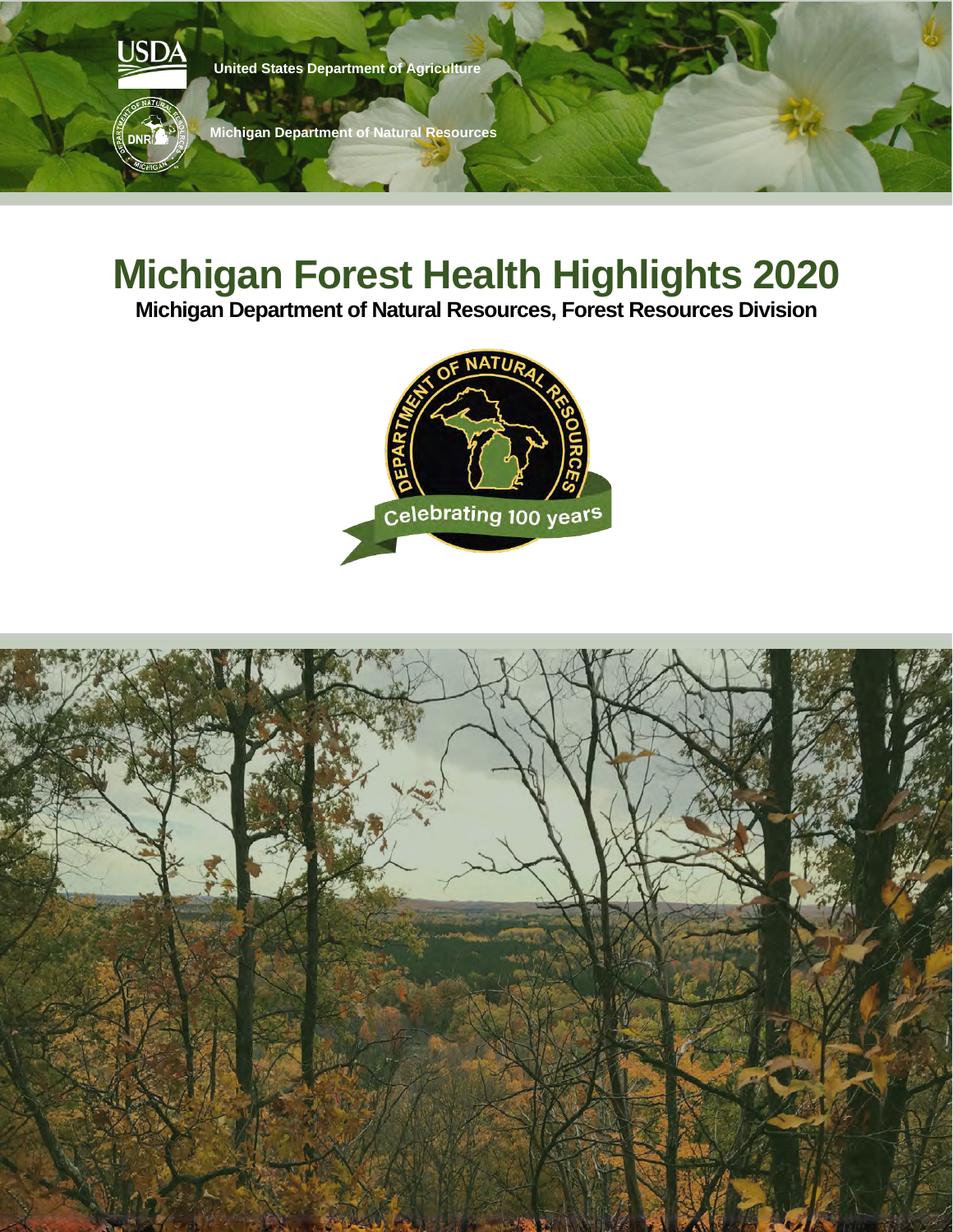### **Introduction**

The value of trees became apparent in 2020 like no other year. People turned to the outdoors for recreation and peace of mind. They grew more interested in local surroundings as they spent an increasing amount of time outdoors and sent record numbers of questions about backyard trees to Michigan Department of Natural Resources staff. They also purchased loads of lumber to embark on home improvement projects.

Michigan's nearly 20 million acres of forest land are essential and provide substantial value to our state. Forests create places to explore, jobs and raw materials. They provide clean air and water and even boost our physical and mental health when people visit them to hike, hunt, bike, fish, ski or birdwatch.



With that value in mind, partnerships among government agencies, universities, local action groups and the community are key in preventing pests and diseases that threaten Michigan's trees and forests.

In 2020, our work in the DNR Forest Resources Division was profoundly complicated by the effects of COVID-19, a common issue in many professions. Despite the difficulties introduced by the pandemic, Michigan's forest health partners devised creative solutions and stepped up to the challenge of continuing to protect our forest resources.

Crews scoured wooded areas along the Lake Michigan coast for the tiny hemlock woolly adelgid insect, identified and planned treatments for new pockets of Heterobasidion root disease – a fungus attacking red pines – and tested new ways to fight the devastating oak wilt disease. With agency partners, quarantines were established to protect forests from new threats and community members were educated on how to keep a watchful eye on their trees close to home.

The DNR's Forest Health Team and its many partners are committed to caring for Michigan's forests so everyone can enjoy their benefits now and into the future. Thank you to our partners for their dedication to protecting forest resources, and to readers for your interest Michigan's trees and forests.

Sincerely, Jeff Stampfly DNR Forest Resources Division Chief and State Forester



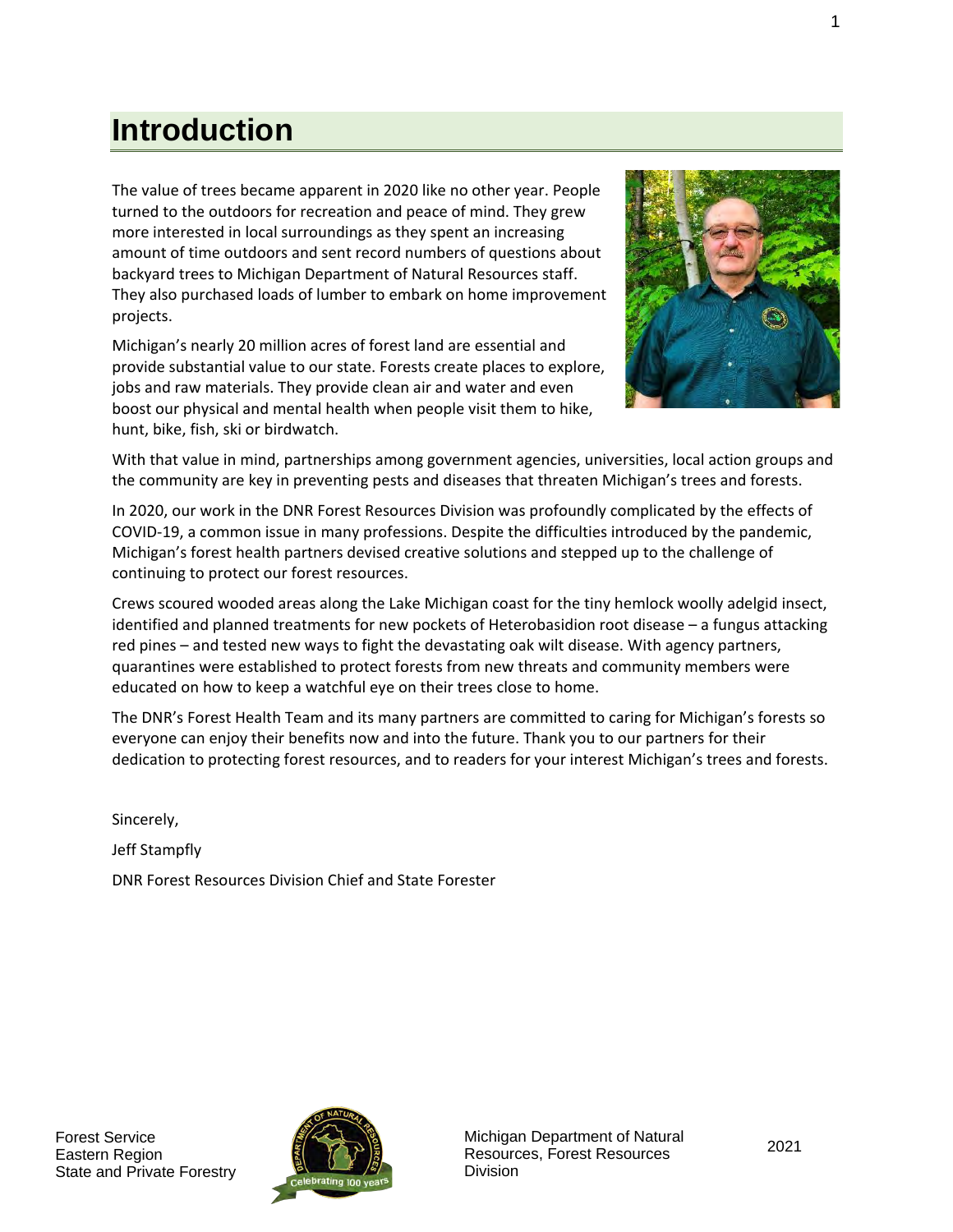mammals. Humans aid the dispersal of adelgids through movement of infested materials such as firewood.

When balsam woolly adelgids feed, they inject a salivary substance into the tree, causing gall-like structures and calluses to form on branches and twigs, sometimes called "gouting." Heavy stem infestations can kill a tree in two to three years, while crown infestations cause progressive decline.

If the balsam woolly adelgid were to become established in Michigan, it would adversely affect the timber, nursery and landscaping industries as well as the Christmas tree and tourism industries. The Michigan Department of Agriculture and Rural Development implemented a balsam woolly adelgid quarantine in 2014, regulating the movement of true firs entering the state from other parts of the U.S. and from Canada. The balsam woolly adelgid quarantine generally prohibits movement of fir nursery stock and timber products originating from infested areas. Exemptions include seedlings and transplants less than 3 years of age. Cut fir Christmas trees, wreaths and boughs are exempt during the period of Nov. 1 - Jan. 31.

#### **Gypsy moth -** *Lymantria dispar dispar*

European gypsy moths were the talk of the town in the northern Lower Peninsula this year as nearly 1 million acres were defoliated. Michigan has not seen this much defoliation since the early 1990s when populations last exploded.

Introduced in the early 1950s into southern Michigan, gypsy moths spread like wildfire and can be found throughout the state today. Unlike the defoliation in the 1990s, today's outbreaks are typically brief and localized due to the introduction of *Entomophaga maimaiga*, a fungus that only infects and kills gypsy moths.

Coupled with native predators, parasites and a virus that targets gypsy moth populations during outbreaks, gypsy moths are now considered "naturalized" into Michigan's forests. Consequently, they now behave more like native pests such as forest tent caterpillars. Outbreaks still occur but now are usually related to weather such as drought or other tree stressors that allow populations to build.

In 2016, 2017 and the summer of 2018, drought plagued Michigan, allowing gypsy moth populations to grow. In 2019, much-needed rain brought a significant collapse of populations throughout southern Michigan. However, the northern Lower Peninsula did not fare as well, and over 200,000 acres were defoliated. With fewer rainy days and long hot dry spells in 2020, gypsy moth populations continued to thrive in the northern Lower Peninsula, and nearly 950,000 acres were defoliated.

Most healthy deciduous trees can withstand severe defoliation from gypsy moth attacks for a few consecutive years with no long-term impacts. Trees in forests and backyards generally recover, releafing later in the summer. Trees subject to drought or other stressors may start to die after a few years of consecutive defoliation. However, after a few years of high activity, gypsy moth populations are likely to collapse without human intervention. To help high-value trees survive, deep watering during extended dry spells is the most important action to take. A light fertilizer application in late fall can also help trees rebound from stress caused by gypsy moth feeding.

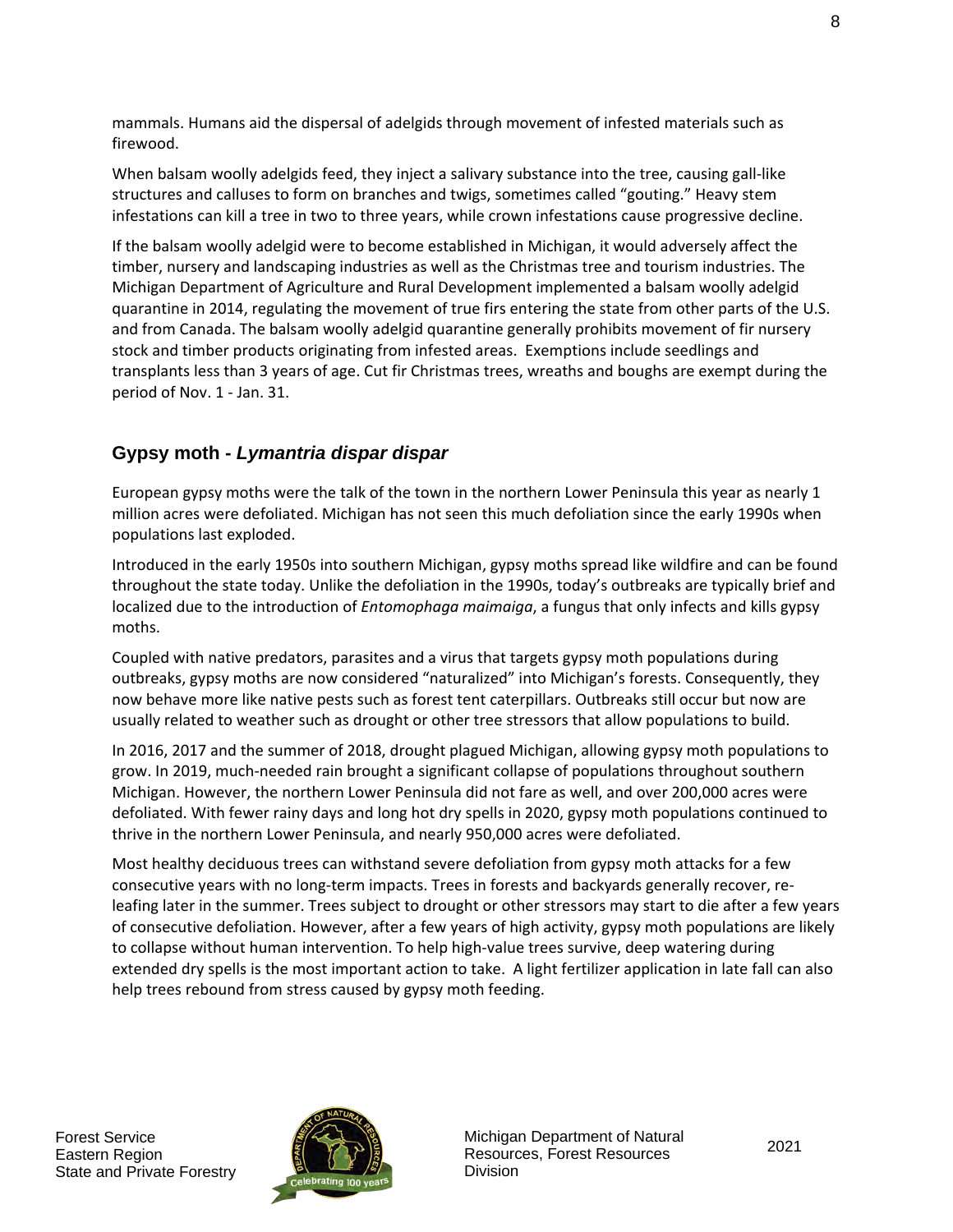**Gypsy moth aerial survey map – 2020 season**





Michigan Department of Natural Resources, Forest Resources Division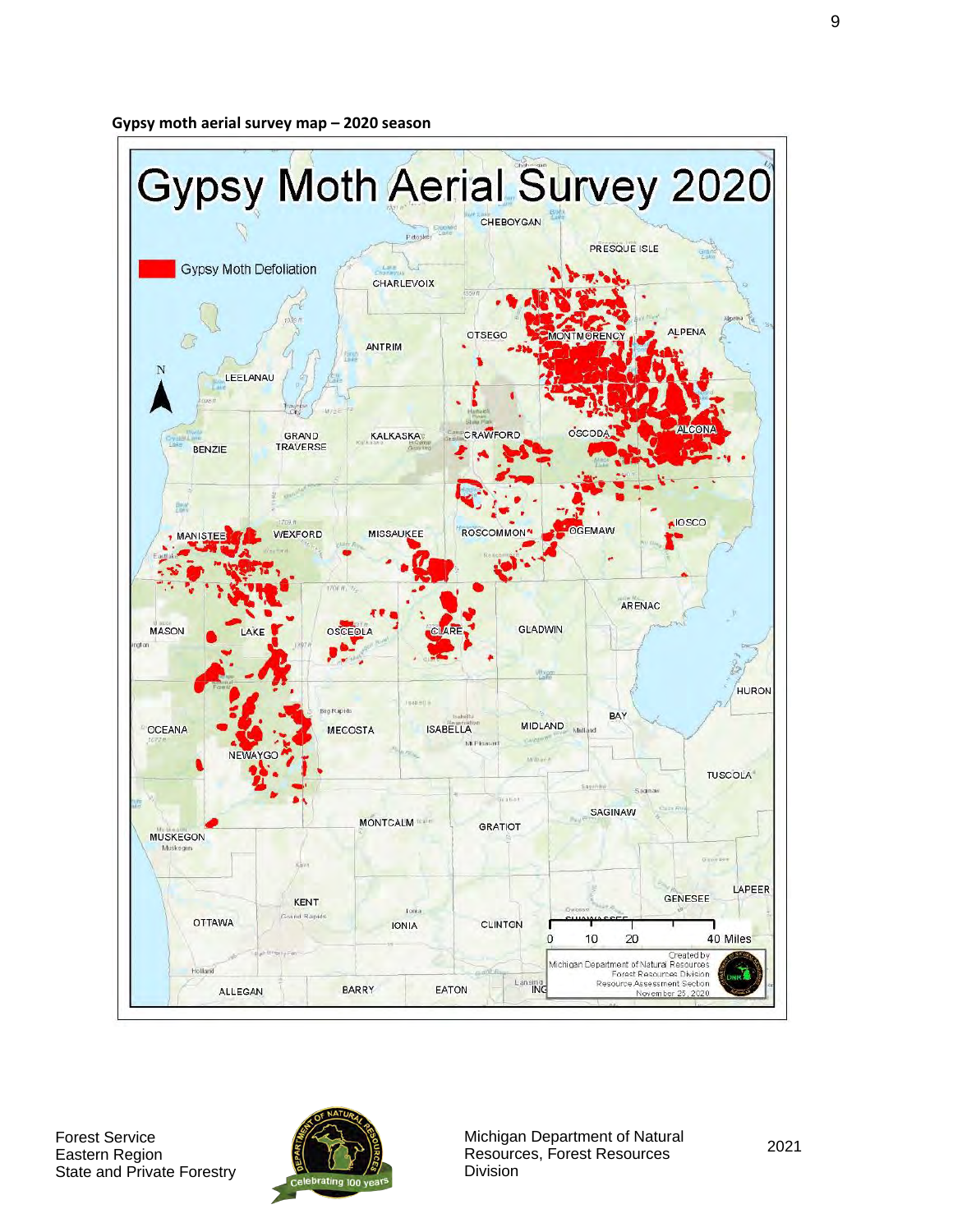Michigan'[s Forestry Assistance Program](https://www.michigan.gov/mifap) helps family forest owners become active stewards of their forests and woodlands. MDARD, , conservation districts, other state and federal agencies, Michigan State University Extension and private-sector natural resource professionals work together to help family forest owners achieve their goals and get the most from their wooded property. The program consists of 19 conservation district foresters serving 46 counties. Forestry Assistance Program foresters offer no-cost services to family forest owners and do not compete with the private sector. They serve as an initial point of contact for forestry-related natural resource concerns in their community.

[Michigan State University Extension](https://www.canr.msu.edu/forestry/resources) provides forest health information to landowners through articles, workshops and webinars.

The State of Michigan values these public-private partnerships to provide resources, information and experts to help Michigan's family forest landowners maintain and improve the health of their woods.

## **Contact information and acknowledgements**

#### **Contact**

Michigan Department of Natural Resources Forest Resources Division, Forest Health Program [DNR-FRD-Forest-Health@Michigan.gov](mailto:DNR-FRD-Forest-Health@Michigan.gov) 

### **Acknowledgements**

This report was developed and published with the support of the United States Department of Agriculture Forest Service.

Information and articles for this publication were provided by:

- The Michigan Department of Natural Resources
- The Michigan Department of Agriculture and Rural Development
- The Michigan State University McCullough Lab
- The Michigan State University Sakalidis Lab
- The Michigan Technological University Bal Lab

Many thanks are due to the article writers and agencies for their contributions.

U.S. Department of Agriculture Forest Service Eastern Region State and Private Forestry 626 East Wisconsin Avenue Milwaukee, WI 53202 [FS.USDA.gov/naspf/](https://www.fs.usda.gov/naspf/) 

Forest Health Protection Eastern Region State and Private Forestry 180 Canfield Street Morgantown, WV 25305 304–285–1545

Michigan Department of Natural Resources Forest Resources Division PO Box 30452 Lansing MI 48909-7952 517-284-5900 [Michigan.gov/DNR](https://www.michigan.gov/dnr)



Michigan Department of Natural Resources, Forest Resources Division